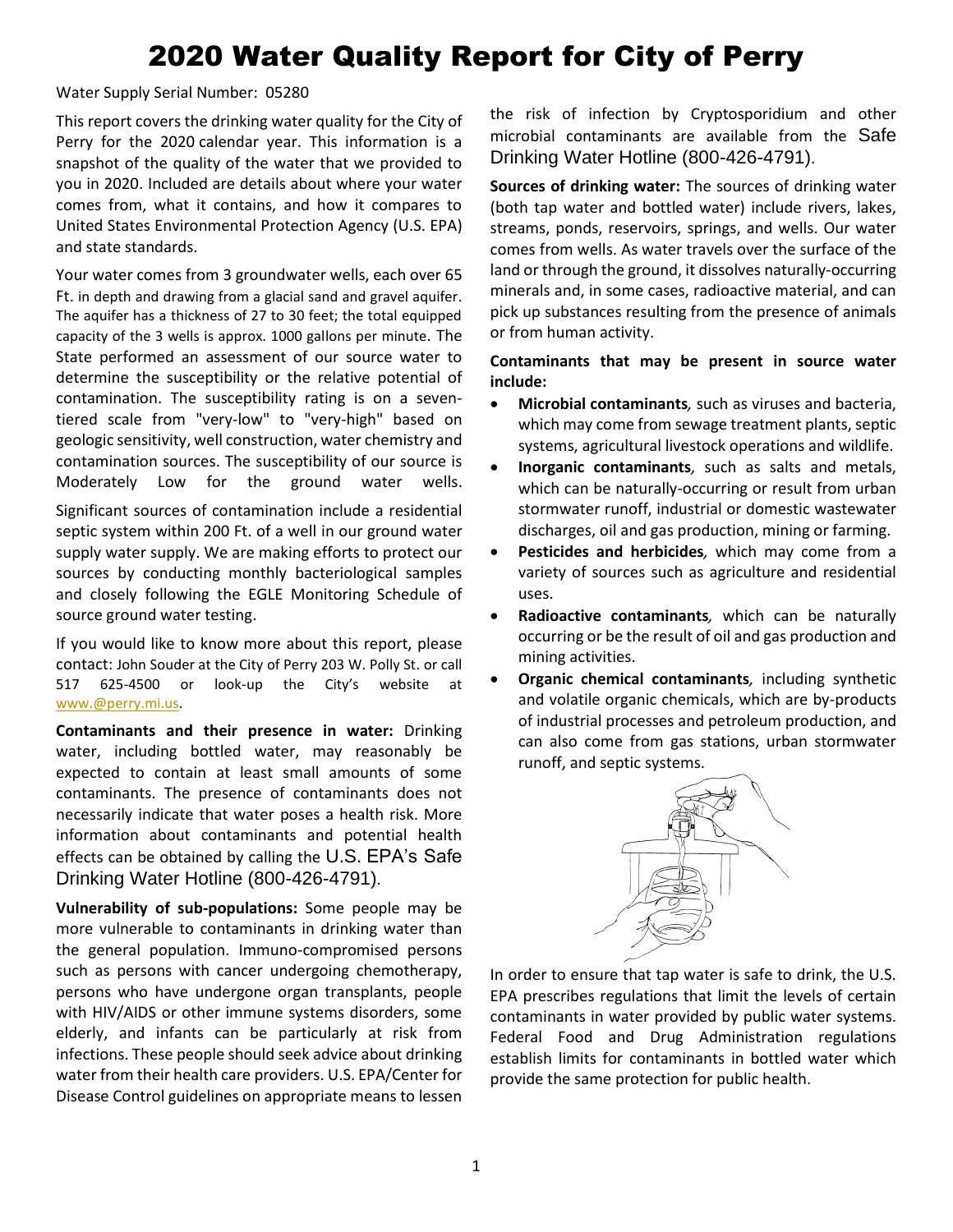## **Water Quality Data**

The table below lists all the drinking water contaminants that we detected during the 2020 calendar year. The presence of these contaminants in the water does not necessarily indicate that the water poses a health risk. Unless otherwise noted, the data presented in this table is from testing done January 1 through December 31, 2020. The State allows us to monitor for certain contaminants less than once per year because the concentrations of these contaminants are not expected to vary significantly from year to year. All the data is representative of the water quality, but some are more than one year old.

## Terms and abbreviations used below:

- Maximum Contaminant Level Goal (MCLG): The level of a contaminant in drinking water below which there is no known or expected risk to health. MCLGs allow for a margin of safety.
- Maximum Contaminant Level (MCL): The highest level of a contaminant that is allowed in drinking water. MCLs are set as close to the MCLGs as feasible using the best available treatment technology.
- Maximum Residual Disinfectant Level (MRDL): The highest level of a disinfectant allowed in drinking water. There is convincing evidence that addition of a disinfectant is necessary for control of microbial contaminants.
- Maximum Residual Disinfectant Level Goal (MRDLG): The level of a drinking water disinfectant below which there is no known or expected risk to health. MRDLGs do not reflect the benefits of the use of disinfectants to control microbial contaminants.
- N/A: Not applicable
- ppm: parts per million or milligrams per liter
- ppb: parts per billion or micrograms per liter
- Action Level (AL): The concentration of a contaminant which, if exceeded, triggers treatment or other requirements that a water system must follow.

| <b>Regulated Contaminant</b>               | MCL,<br>TT,<br>or<br><b>MRDL</b> | <b>MCLG</b><br>or<br><b>MRDLG</b> | Level<br>Detected | Range         | Year<br>Sampled | Violati<br>on.<br>Yes/No | <b>Typical Source of Contaminant</b>                                                                                            |
|--------------------------------------------|----------------------------------|-----------------------------------|-------------------|---------------|-----------------|--------------------------|---------------------------------------------------------------------------------------------------------------------------------|
| Fluoride (ppm)                             | 4                                | 4                                 | .22               | N/A           | 2020            | No.                      | Erosion of natural deposits; Water additive<br>which promotes strong teeth; Discharge<br>from fertilizer and aluminum factories |
| Sodium <sup>1</sup> (ppm)                  | N/A                              | N/A                               | 20                | N/A           | 2020            | No.                      | Erosion of natural deposits                                                                                                     |
| <b>TTHM Total</b><br>Trihalomethanes (ppb) | 80                               | N/A                               | 48                | $27 - 48$     | 2020            | No.                      | Byproduct of drinking water disinfection                                                                                        |
| <b>HAA5 Haloacetic Acids</b><br>(ppb)      | 60                               | N/A                               | 41                | 18-41         | 2020            | No                       | Byproduct of drinking water disinfection                                                                                        |
| Chlorine <sup>2</sup> (ppm)                | 4                                | 4                                 | .68               | $.55-$<br>.94 | 2020            | No.                      | Water additive used to control microbes                                                                                         |

1Monitoring Data for Regulated Contaminants

| Inorganic Contaminant<br>Subject to Action Levels (AL) | Action<br>Level | <b>MCLG</b> | Your<br>Water <sup>3</sup> | Range of<br>Results | Year<br>Sampled | Number of<br><b>Samples</b><br>Above AL | <b>Typical Source of Contaminant</b>                                                                                      |
|--------------------------------------------------------|-----------------|-------------|----------------------------|---------------------|-----------------|-----------------------------------------|---------------------------------------------------------------------------------------------------------------------------|
| Lead (ppb)                                             | 15              | 0           | $\overline{2}$             | $0 - 3$             | 2018            | 0                                       | Lead service lines, corrosion of<br>household plumbing including<br>fittings and fixtures; Erosion of<br>natural deposits |
| Copper (ppm)                                           | 1.3             | 1.3         | .51                        | $0 - .59$           | 2018            | 0                                       | Corrosion of household<br>plumbing systems; Erosion of<br>natural deposits                                                |

<sup>&</sup>lt;sup>1</sup> Sodium is not a regulated contaminant.

 $2$  The chlorine "Level Detected" was calculated using a running annual average.

 $3$  Ninety (90) percent of the samples collected were at or below the level reported for our water.